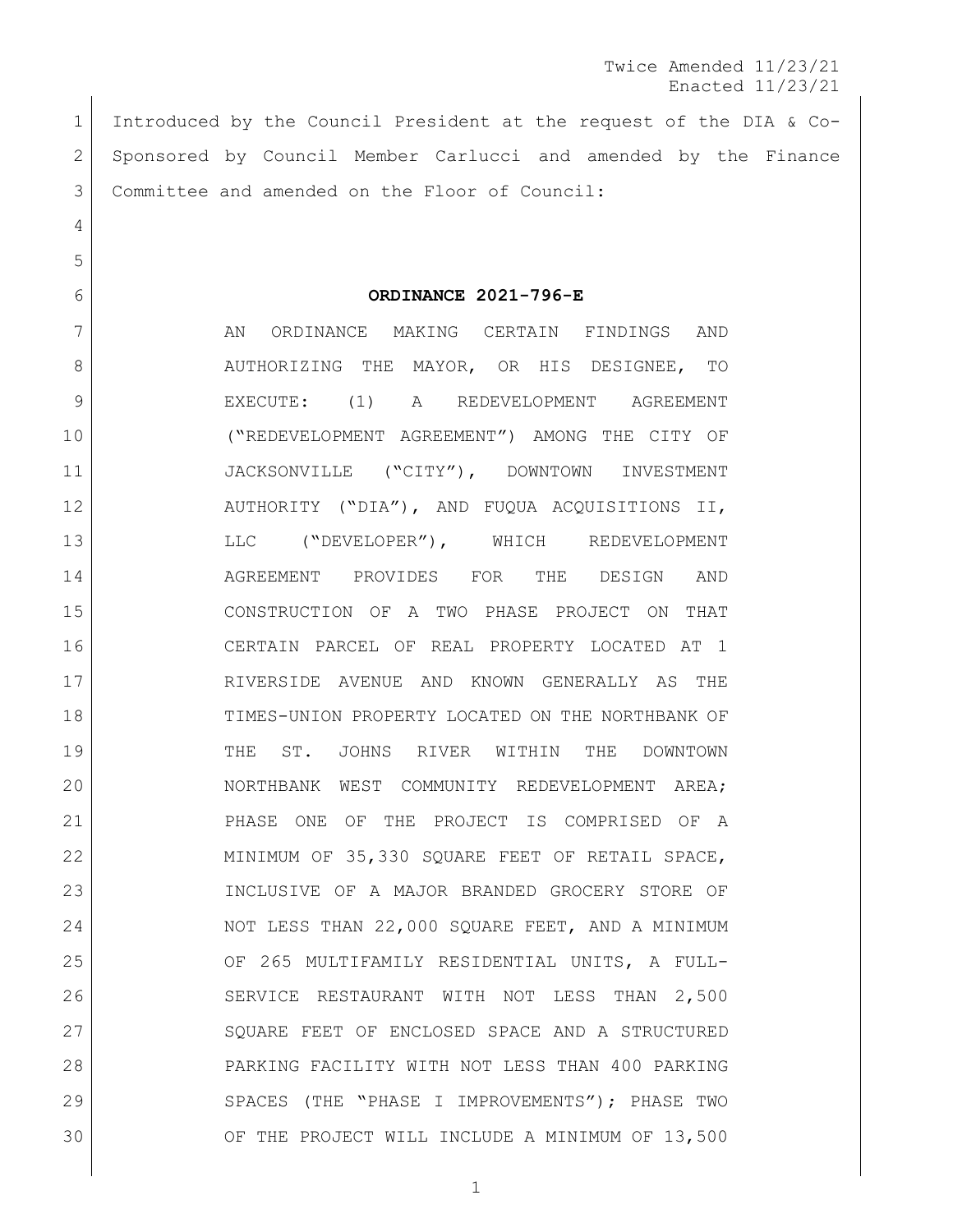1 SQUARE FEET OF RETAIL SPACE, INCLUSIVE OF TWO 2 RESTAURANTS, AND A MINIMUM OF 113 MULTIFAMILY RESIDENTIAL UNITS, AND A MINIMUM OF 180 ADDITIONAL PARKING SPACES (THE "PHASE II IMPROVEMENTS" AND COLLECTIVELY WITH THE PHASE I IMPROVEMENTS, THE "PROJECT"); (2) A DEMOLITION AGREEMENT BETWEEN THE CITY AND DEVELOPER 8 AUTHORIZING THE DEVELOPER TO UNDERTAKE THE DEMOLITION OF CERTAIN IMPROVEMENTS LOCATED ON AN APPROXIMATELY 4.95 ACRE PARCEL WITHIN THE TIMES- UNION PROPERTY ("CITY PARCEL") TO BE PURCHASED 12 BY THE CITY; AUTHORIZING A PURCHASE AND SALE 13 AGREEMENT BETWEEN THE CITY AND DEVELOPER FOR THE PURCHASE BY THE CITY OF THE CITY PARCEL FOR THE AMOUNT OF \$6,040,680, WITH A SUPPLEMENTAL PURCHASE PRICE OF \$1,719,320 IF CERTAIN CONDITIONS REGARDING THE CITY PARCEL ARE 18 SATISFIED BY THE DEVELOPER; AND (3) EASEMENTS AND RELATED DOCUMENTS AS DESCRIBED IN THE REDEVELOPMENT AGREEMENT; AUTHORIZING A REPURCHASE RIGHT IN FAVOR OF THE DEVELOPER TO 22 REPURCHASE THE CITY PARCEL; AUTHORIZING CONVEYANCE OF CREEK PARCEL TO DEVELOPER; 24 AUTHORIZING A PUT OPTION IN FAVOR OF THE DEVELOPER FOR THE CITY TO PURCHASE THE PHASE II MIXED-USE COMPONENT PARCEL, AN APPROXIMATELY 27 1.58-ACRE PARCEL OF REAL PROPERTY AT THE RATE OF 28 | \$60 PER SQUARE FOOT; AUTHORIZING A SEVENTY-FIVE PERCENT, TWENTY YEAR PHASE I RETAIL COMPONENT RECAPTURED ENHANCED VALUE (REV) GRANT IN THE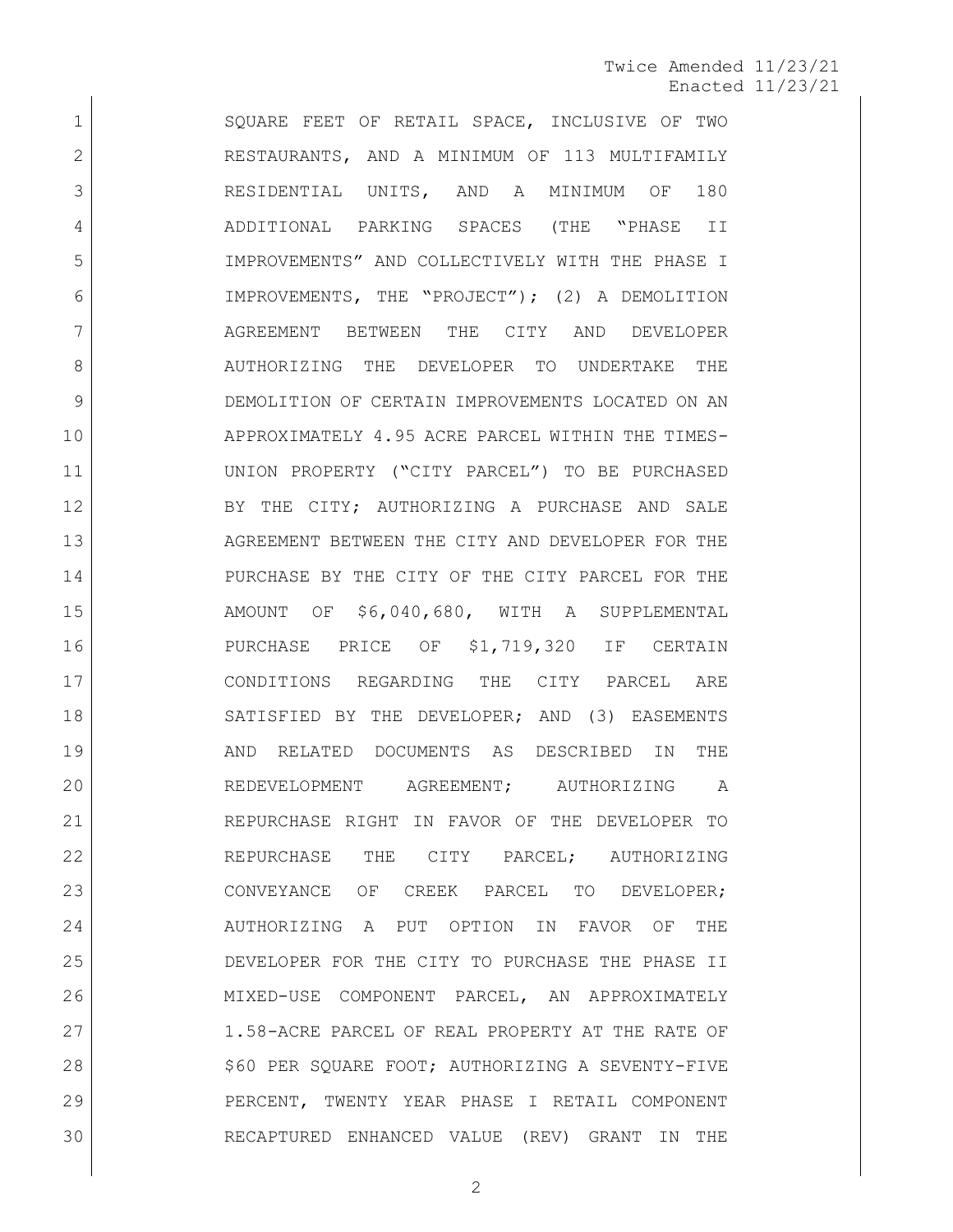1 MAXIMUM AMOUNT NOT TO EXCEED \$2,757,711 IN 2 CONNECTION WITH THE CONSTRUCTION OF THE RETAIL 3 COMPONENT OF THE PHASE I IMPROVEMENTS; 4 AUTHORIZING A SEVENTY-FIVE PERCENT, TWENTY YEAR 5 PHASE I RESIDENTIAL COMPONENT RECAPTURED 6 ENHANCED VALUE (REV) GRANT IN THE MAXIMUM AMOUNT 7 NOT TO EXCEED \$17,347,914 IN CONNECTION WITH THE 8 CONSTRUCTION OF THE RESIDENTIAL COMPONENT OF THE 9 PHASE I IMPROVEMENTS; AUTHORIZING A SEVENTY-FIVE 10 PERCENT, TWENTY YEAR PHASE II MIXED USE 11 RECAPTURED ENHANCED VALUE (REV) GRANT IN THE 12 MAXIMUM AMOUNT NOT TO EXCEED \$8,313,544 IN 13 CONNECTION WITH THE CONSTRUCTION OF THE PHASE II 14 IMPROVEMENTS; AUTHORIZING A \$750,000 FORGIVABLE 15 LOAN PAYABLE UPON SUBSTANTIAL COMPLETION OF THE 16 RESTAURANT IMPROVEMENTS AS DEFINED IN THE 17 REDEVELOPMENT AGREEMENT, TO BE FORGIVEN AT THE 18 RATE OF TEN PERCENT ANNUALLY FROM THE DATE OF 19 DISBURSEMENT OF THE LOAN, PROVIDED THE 20 RESTAURANT REMAINS IN OPERATION CONSISTENT WITH 21 THE TERMS AS SET FORTH IN THE REDEVELOPMENT 22 AGREEMENT; WAIVING PROVISIONS OF CHAPTER 126 23 (PROCUREMENT CODE), *ORDINANCE CODE*, WITH RESPECT 24 TO THE DEMOLITION PROJECT; WAIVING CERTAIN 25 PROVISIONS OF CHAPTER 656 (ZONING CODE), PART 3 26 (SCHEDULE OF DISTRICT REGULATIONS), SUBPART H 27 (DOWNTOWN OVERLAY ZONE AND DOWNTOWN DISTRICT USE 28 AND FORM REGULATIONS) SECTION 656.361.8.A 29 (DEVIATIONS), *ORDINANCE CODE*, TO WAIVE THE 30 SUBSECTION 3 AND 4 REQUIREMENTS THAT AN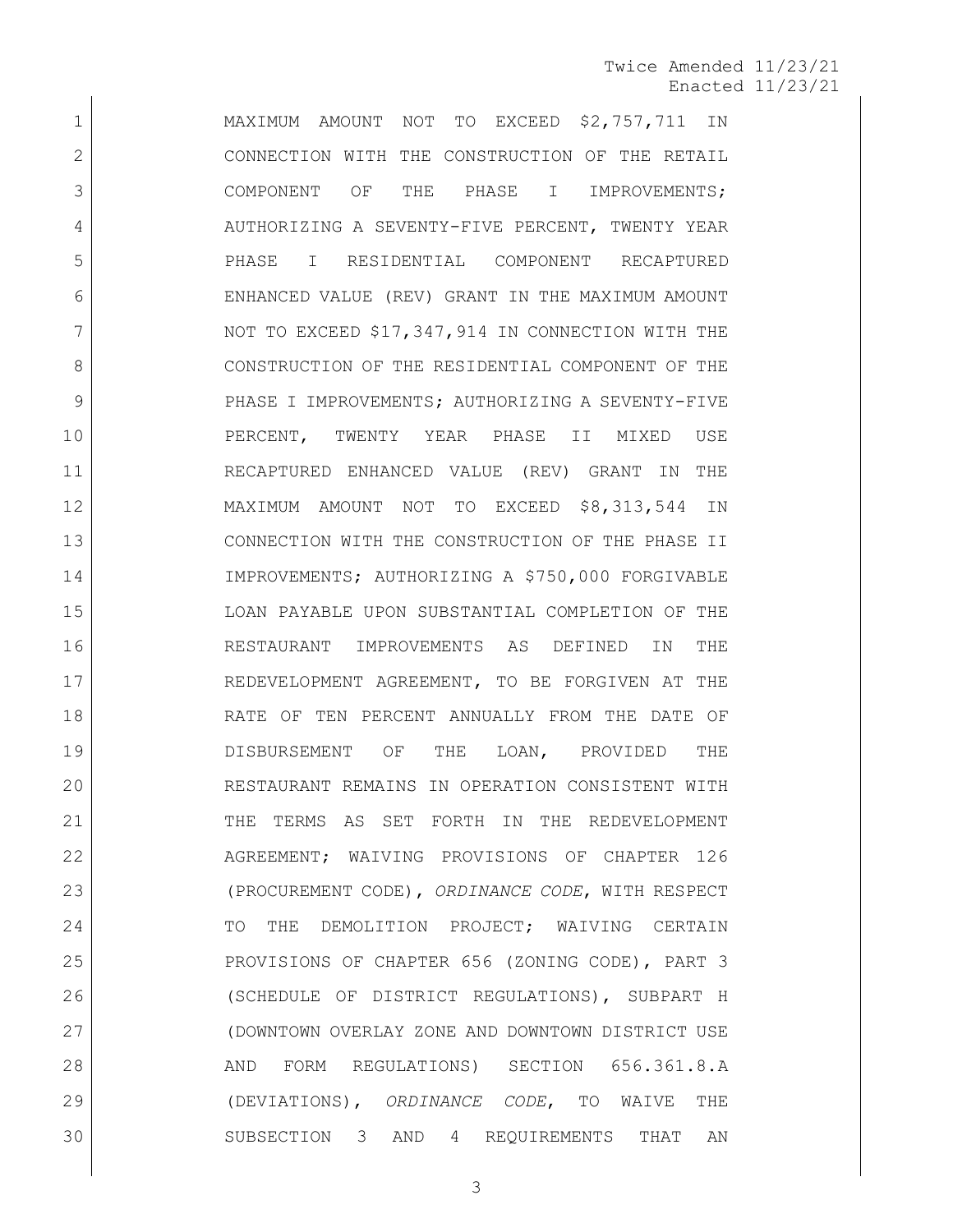APPLICANT MAY NOT BE ELIGIBLE FOR ECONOMIC 2 INCENTIVES WHEN ALSO OBTAINING A DEVIATION FROM 3 THE RIVER VIEW AND ACCESS CORRIDORS REQUIREMENT OF SUBSECTION 656.361.6.2.H.2, AND THE SUBSECTION 5 REQUIREMENT OF SUBSECTION 656.361.8.A THAT A 2/3 MAJORITY VOTE IS REQUIRED 7 TO APPROVE THE REQUESTED DEVIATION; GRANTING 8 DEVIATION APPLICATION DDRB 2021-014, LOCATED IN COUNCIL DISTRICT 7 AT 1 RIVERSIDE AVENUE (A PORTION OF R.E. NO. 088967 0000 AS DESCRIBED HEREIN, OWNED BY 1 RIVERSIDE PROPERTY LLC, TO INCREASE THE MAXIMUM DISTANCE ALLOWED BETWEEN RIVERFRONT VIEW AND ACCESS CORRIDORS FROM 250' 14 TO 352', IN ZONING DISTRICT CCBD, AS DEFINED AND CLASSIFIED UNDER THE ZONING CODE; DESIGNATING THE DIA AS CONTRACT MONITOR FOR THE 17 REDEVELOPMENT AGREEMENT; PROVIDING FOR CITY OVERSIGHT OF THE PROJECT BY THE DEPARTMENT OF PUBLIC WORKS AND DIA; AUTHORIZING THE EXECUTION OF ALL DOCUMENTS RELATING TO THE ABOVE 21 AGREEMENTS AND TRANSACTIONS, AND AUTHORIZING 22 TECHNICAL CHANGES TO THE DOCUMENTS; WAIVER OF THAT PORTION OF THE PUBLIC INVESTMENT POLICY 24 ADOPTED BY ORDINANCE 2016-382-E, AS AMENDED, TO AUTHORIZE THE REV GRANTS AND RESTAURANT COMPLETION FORGIVABLE LOAN, WHICH ARE NOT EXPRESSLY AUTHORIZED BY THE PUBLIC INVESTMENT 28 | POLICY; PROVIDING AN EFFECTIVE DATE.

**WHEREAS**, Fuqua Acquisitions II, LLC (the "Developer") has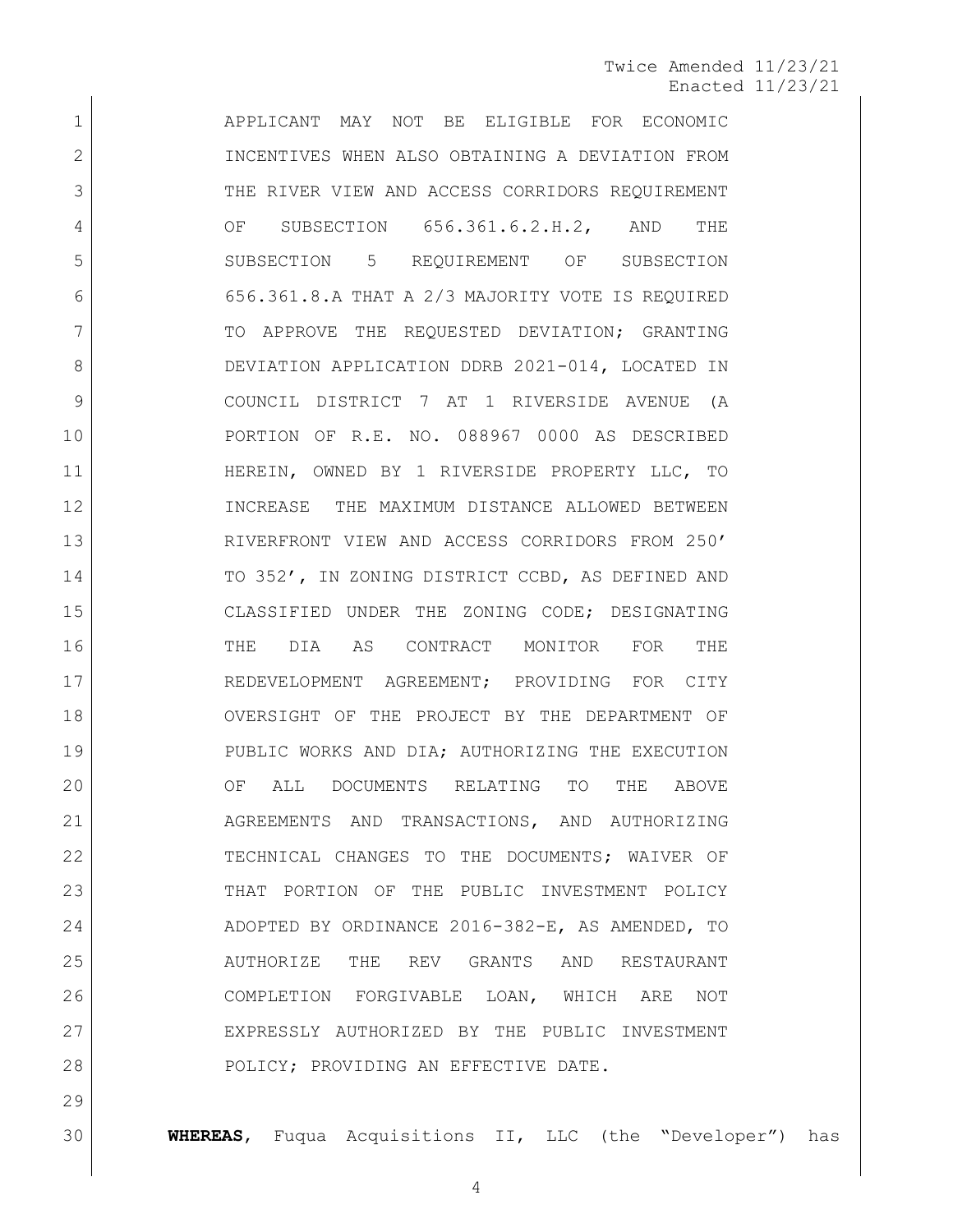1 submitted to the Downtown Investment Authority ("DIA") a proposal to redevelop a portion of approximately 18.34 acres of real property, known generally as the Times-Union property located at 1 Riverside Avenue along the Northbank of the St. Johns River in Jacksonville, Florida, within the Downtown West Northbank Community Redevelopment Area; and

 **WHEREAS**, the development will include two phases of construction, Phase I will include the construction of a minimum of 35,330 square feet of retail space (including a minimum of 22,000 10 square feet for a major branded grocery store), a minimum of 265 multifamily residential units, a full-service restaurant, and not less than 400 spaces in a structured parking garage facility; Phase II will include a minimum of 13,500 square feet of retail space, inclusive of at least two restaurants facing McCoy's Creek and/or the 15 St. Johns River, a minimum of 113 multifamily residential units, and a minimum of 180 parking spaces (Phase I and Phase II, collectively, the "Project"), with Phase II of the Project contingent on the City's timely completion of the realignment of McCoy's Creek and conveyance of the Creek Parcel to the Developer as set forth in the Redevelopment Agreement and as authorized in the City's adopted Capital Improvement Program; and

 **WHEREAS**, the City will purchase approximately 4.95 acres of the easterly portion of the Times-Union property (the "City Parcel"), comprised of 3.45 acres of upland area and 1.50 acres of submerged land, at a cost of \$6,040,680, with a supplemental purchase price of \$1,719,320, payable if certain title conditions on the City Parcel are cured, and also provided that the demolition project on the City Parcel, if undertaken by the Developer, is completed in accordance with the Redevelopment Agreement and Demolition Agreement; and **WHEREAS**, the City Parcel will serve as a new riverfront park,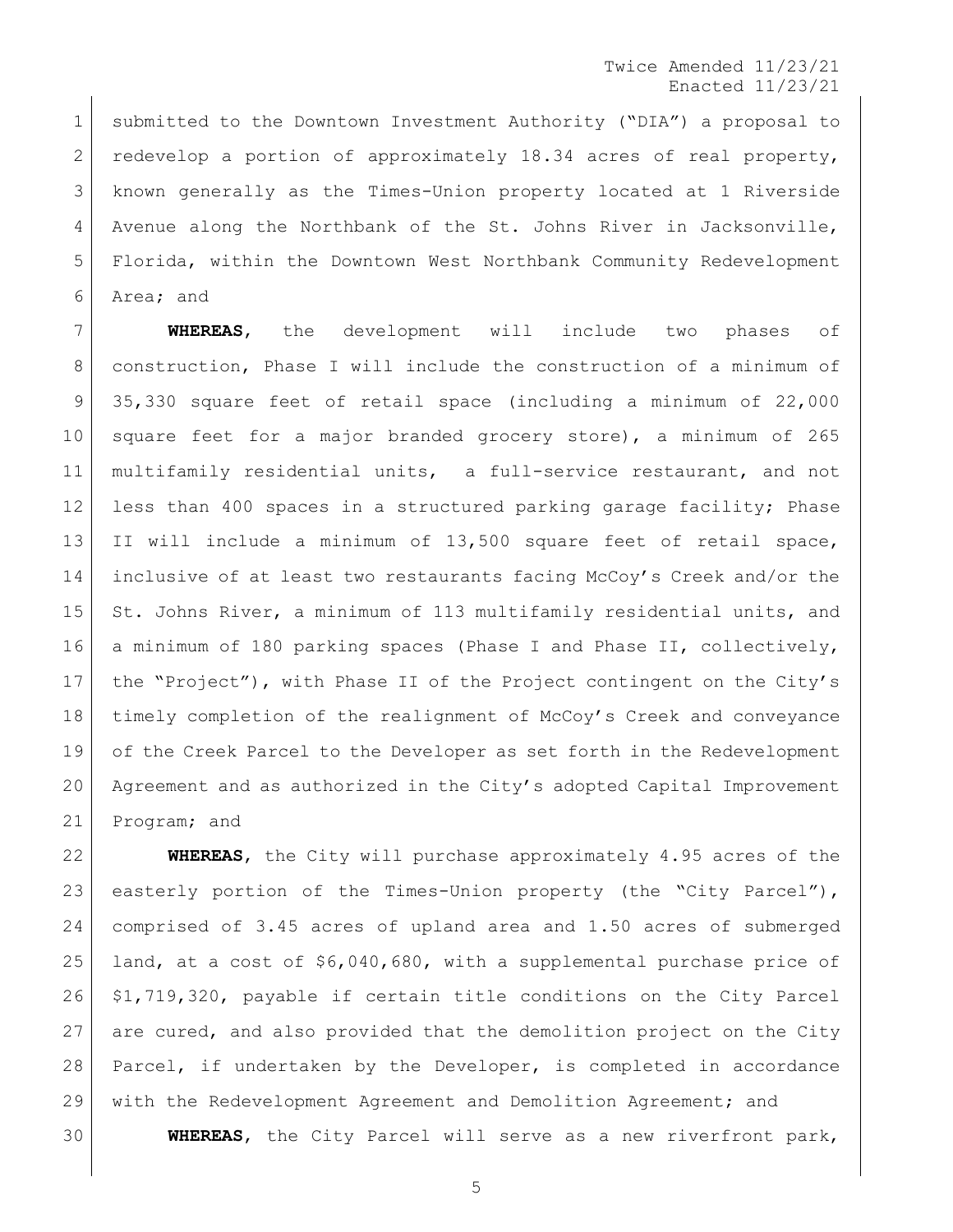1 and the City will realign at its own cost the creek bed of McCoy's 2 Creek from its current location to within 25 feet of the westerly edge of the City Parcel in order to facilitate completion of the McCoy's Creek CIP Project and to allow for the Project to proceed, and in the event the City does not commence the McCoy's Creek realignment in the time frame specified in the Redevelopment Agreement, the Developer may repurchase the City Parcel from the City 8 for the same purchase price paid by the City, and if the City commences but does not complete the McCoy's Creek CIP Project within the time frame specified in the Redevelopment Agreement, the Developer may elect to have the City purchase the Phase II Mixed-Use Component 12 Parcel (as defined in the Redevelopment Agreement), an approximately 1.58-acre parcel of land, at the rate of \$60 per square feet, for an estimated purchase price of \$4,129,500; and

 **WHEREAS**, at the option of the Developer, the Developer will also demolish the existing vertical improvements located on the City 17 | Parcel, inclusive of returning the City Parcel to graded condition, 18 at a fixed cost to the City of \$4,600,000; and

 **WHEREAS**, the minimum private Capital Investment for the Project is expected to be \$163,993,465; and

 **WHEREAS**, the Developer is seeking: (1) a Phase I Retail Component REV Grant in the maximum, up-to amount of \$2,757,711 payable from the Combined Downtown Northbank Community Redevelopment Area; (2) a Phase I Residential Component REV Grant in the maximum, up-to amount of \$17,347,914, payable from the Combined Downtown Northbank Community Redevelopment Area; (3) a Phase II Mixed-Use Component REV Grant in the maximum, up-to amount of \$8,313,544, payable from the Combined Downtown Northbank Community Redevelopment Area, in each case payable upon substantial completion of the applicable improvement; and (4) a Restaurant Completion Forgivable Loan in the up-to amount of \$750,000,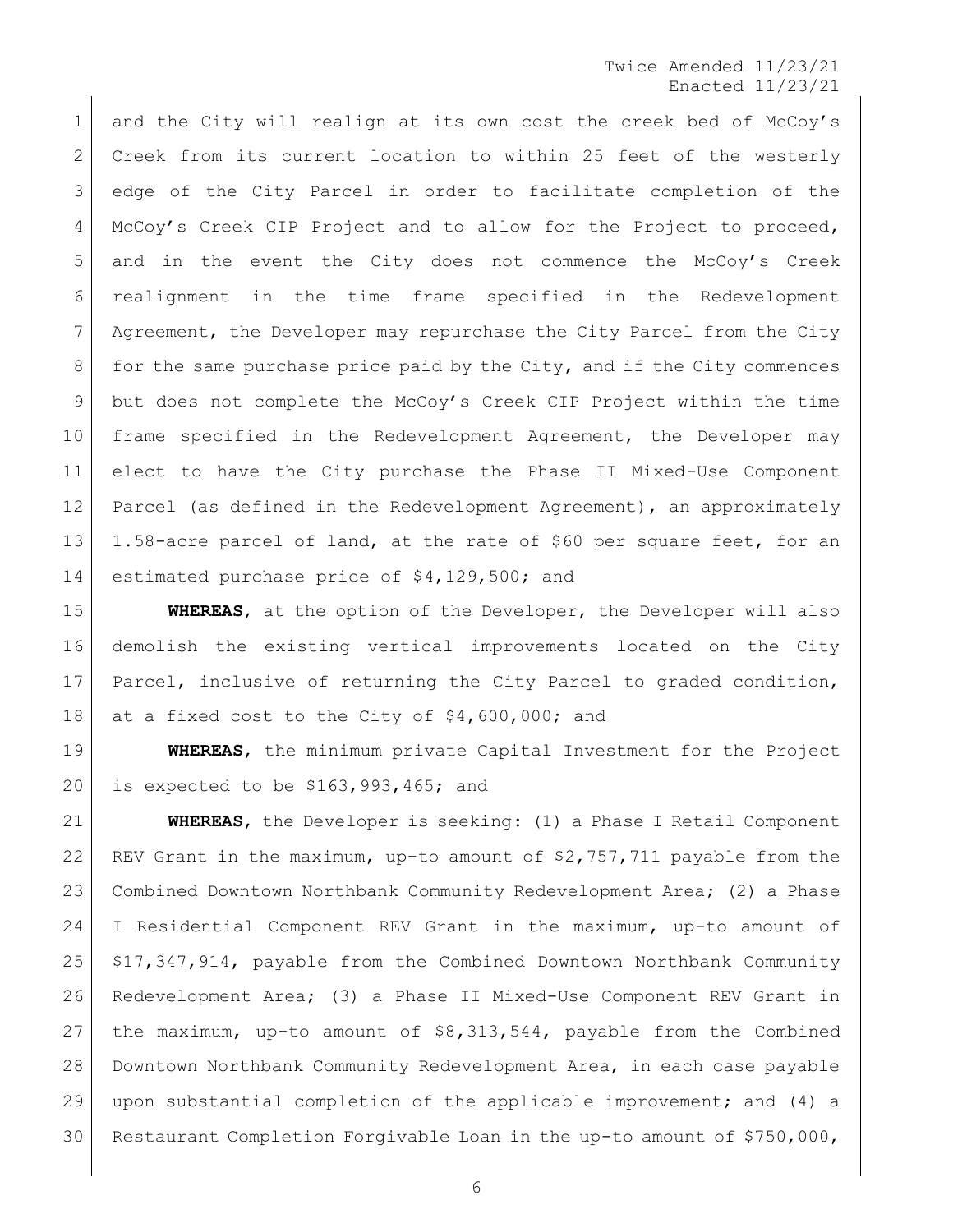1 | payable upon substantial completion of the Restaurant Improvements 2 and certain other conditions, for the construction of a restaurant 3 as a part of the Phase I improvements, forgiven at the rate of 10% annually provided the restaurant remains in operation and meets 5 certain other conditions as set forth in the Redevelopment Agreement; and

 **WHEREAS**, the DIA has considered the Developer's requests and has determined that the REV Grants and Restaurant Completion Forgivable 9 Loan, the purchase of the City Parcel, and the purchase of the Phase 10 II Mixed-Use Component Parcel (if elected by the Developer), and the realignment of McCoy's Creek by the City and other agreements authorized hereby will enable the Developer to construct the Project 13 as described in the Redevelopment Agreement; and

 **WHEREAS,** the Project is consistent with the DIA BID Plan, and furthers Redevelopment Goal 1, Reinforce Downtown as the City's unique epicenter for business, history, culture, education and entertainment, Redevelopment Goal 4, improve walkability/bikeability and connectivity to adjacent neighborhoods and the St. John River while creating highly walkable nodes; and Redevelopment Goal 5, establish a waterfront design framework to ensure a unique experience 21 and sense of place; and

 **WHEREAS**, on September 2, 2021, the DIA Board approved a Resolution 2021-08-01 (the "Resolution") to enter into the Redevelopment Agreement, said Resolution being attached hereto as **Exhibit 1**; and

 **WHEREAS**, in accordance with the process established in Chapter 656, Part 3, Subpart H, Section 656.361.8.A.1, *Ordinance Code*, for consideration of deviations from the Downtown Overlay, a workshop meeting was held by DDRB on October 4, 2021 at which the Developer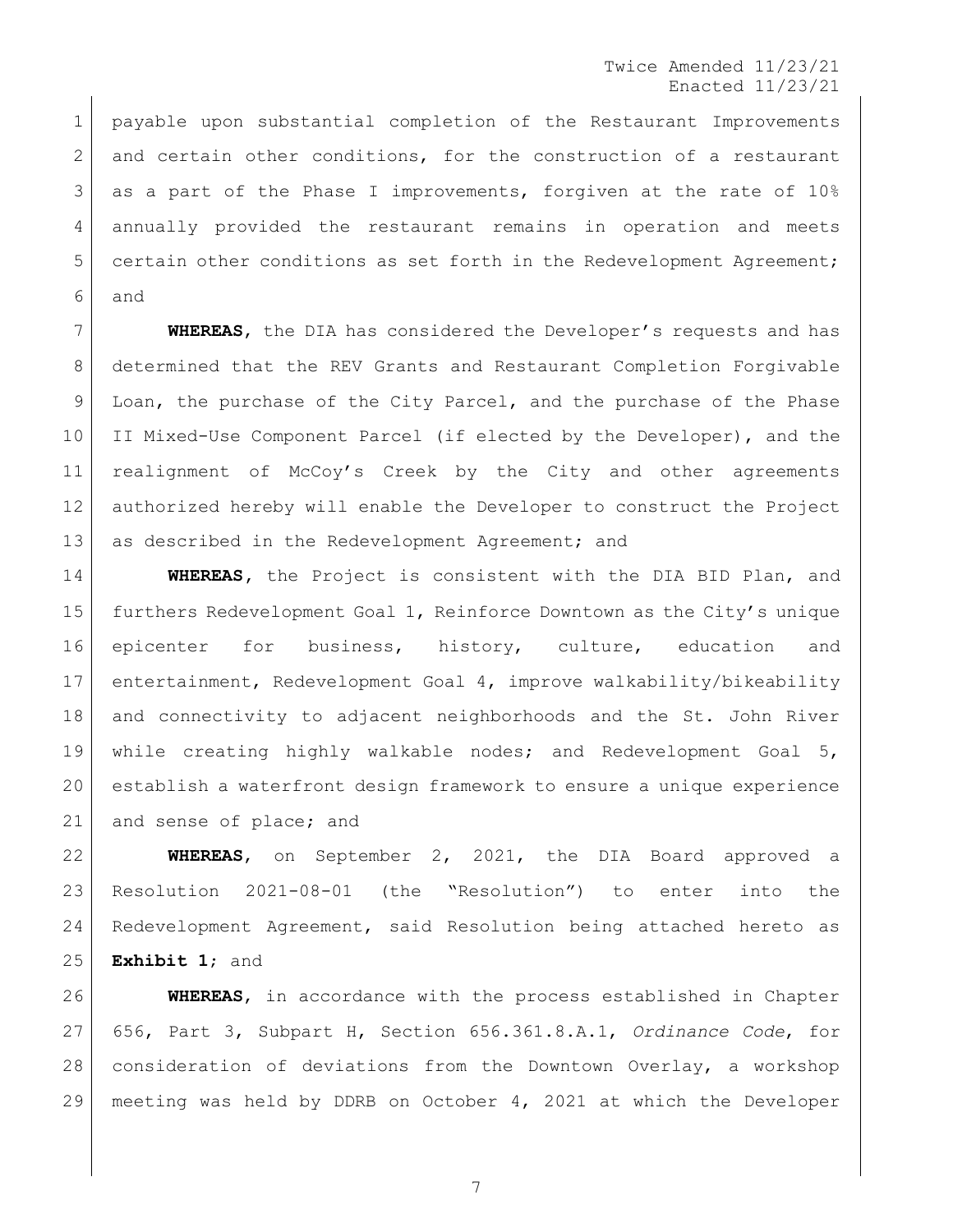and its design team presented the deviation request DDRB 2021-014 and 2 alternatives; and

 **WHEREAS**, at its regular meeting scheduled for October 14, 2021, DDRB recommended approval of Deviation 2021-014 and as required by Code its recommendation to City Council has been placed **Third Revised On File** with the Legislative Services Division; and

 **WHEREAS**, it has been determined to be in the interest of the City and DIA to enter into the Redevelopment Agreement and approve 9 of and adopt the matters set forth in this Ordinance; now, therefore,

**BE IT ORDAINED** by the Council of the City of Jacksonville:

 **Section 1. Findings.** It is hereby ascertained, determined, found and declared as follows:

(a) The recitals set forth herein are true and correct.

 (b) The Project will greatly enhance the City and otherwise promote and further the municipal purposes of the City.

 (c) The Developer's agreement to sell the City Parcel to the City pursuant to the terms of the Redevelopment Agreement will allow the City to complete the McCoy's Creek CIP Project, an important resiliency project for the City.

 (d) The City's assistance for the Project will enable and facilitate the Project, the Project will enhance and increase the City's tax base and revenues, and the Project will improve the quality of life necessary to encourage and attract business expansion in the City.

 (e) Enhancement of the City's tax base and revenues are matters 26 of State and City concern.

(f) The Developer is qualified to carry out the Project.

 (g) The authorizations provided by this Ordinance are for public uses and purposes for which the City may use its powers as a municipality and as a political subdivision of the State of Florida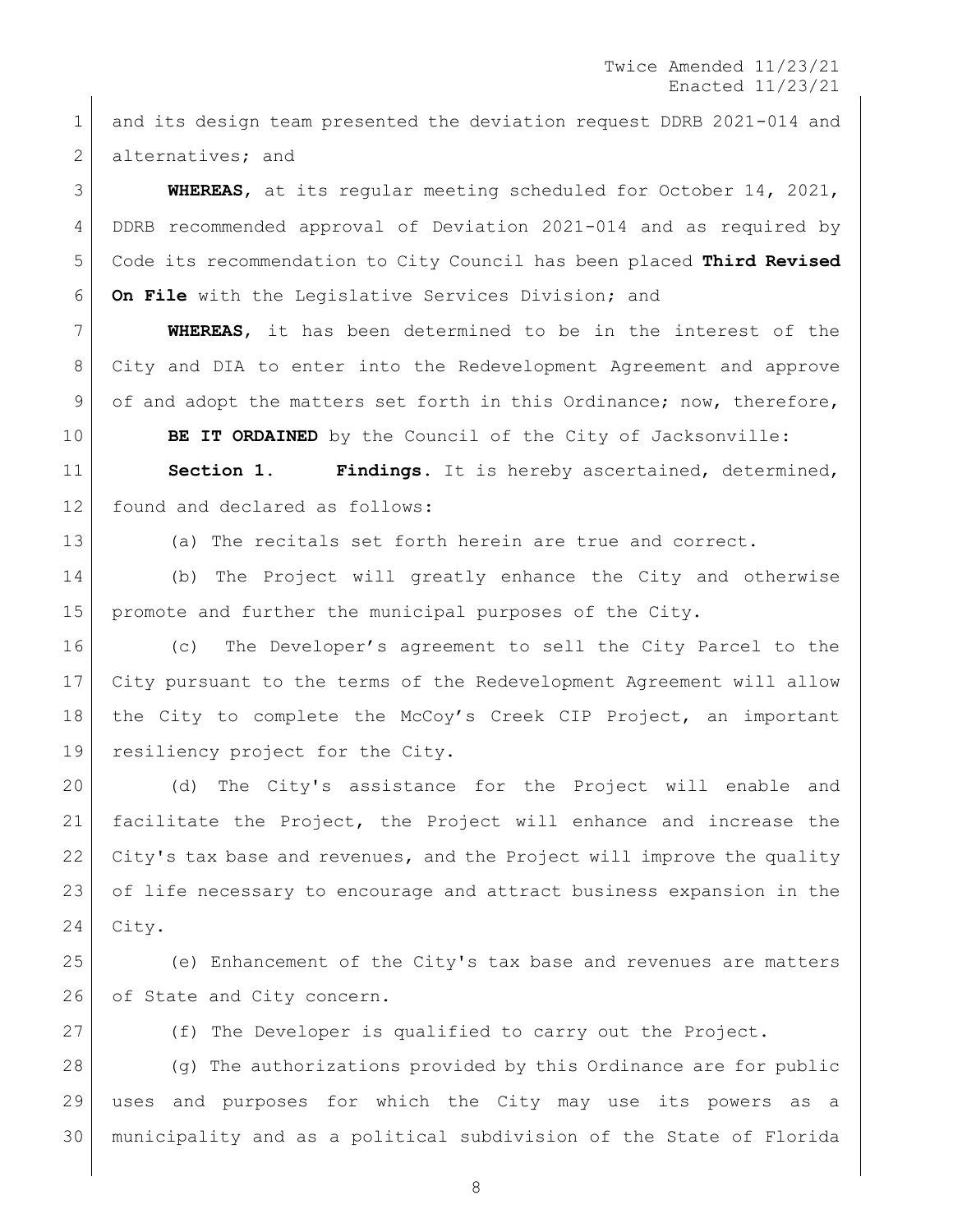1 and may expend public funds, and the necessity in the public interest 2 for the provisions herein enacted is hereby declared as a matter of 3 legislative determination.

 (h) This Ordinance is adopted pursuant to the provisions of Chapters 163, 166 and 125, Florida Statutes, as amended, the City's Charter, and other applicable provisions of law.

 **Section 2. Execution of Agreements.** The Mayor (or his authorized designee) and the Corporation Secretary are hereby authorized to execute and deliver the Redevelopment Agreement, 10 Demolition Agreement, Purchase and Sale Agreement, deeds, easements and related documents described in the Redevelopment Agreement (collectively, the "Agreements") substantially in the forms placed **Third Revised On File** with the Legislative Services Division (with 14 such "technical" changes as herein authorized), for the purpose of implementing the recommendations of the DIA as further described in 16 the Redevelopment Agreement.

17 The Agreements may include such additions, deletions and changes as may be reasonable, necessary and incidental for carrying out the purposes thereof, as may be acceptable to the Mayor, or his designee, and the CEO of the DIA, as applicable, with such inclusion and acceptance being evidenced by execution of the Agreements by the Mayor or his designee and/or the CEO of the DIA, as applicable. No modification to the Agreements may increase the financial obligations or the liability of the City or DIA and any such modification shall be technical only and shall be subject to appropriate legal review 26 and approval of the General Counsel, or his or her designee, and all other appropriate action required by law. "Technical" is herein defined as including, but not limited to, changes in legal descriptions and surveys, descriptions of infrastructure improvements and/or any road project, ingress and egress, easements and rights of way, performance schedules (provided that no performance schedule may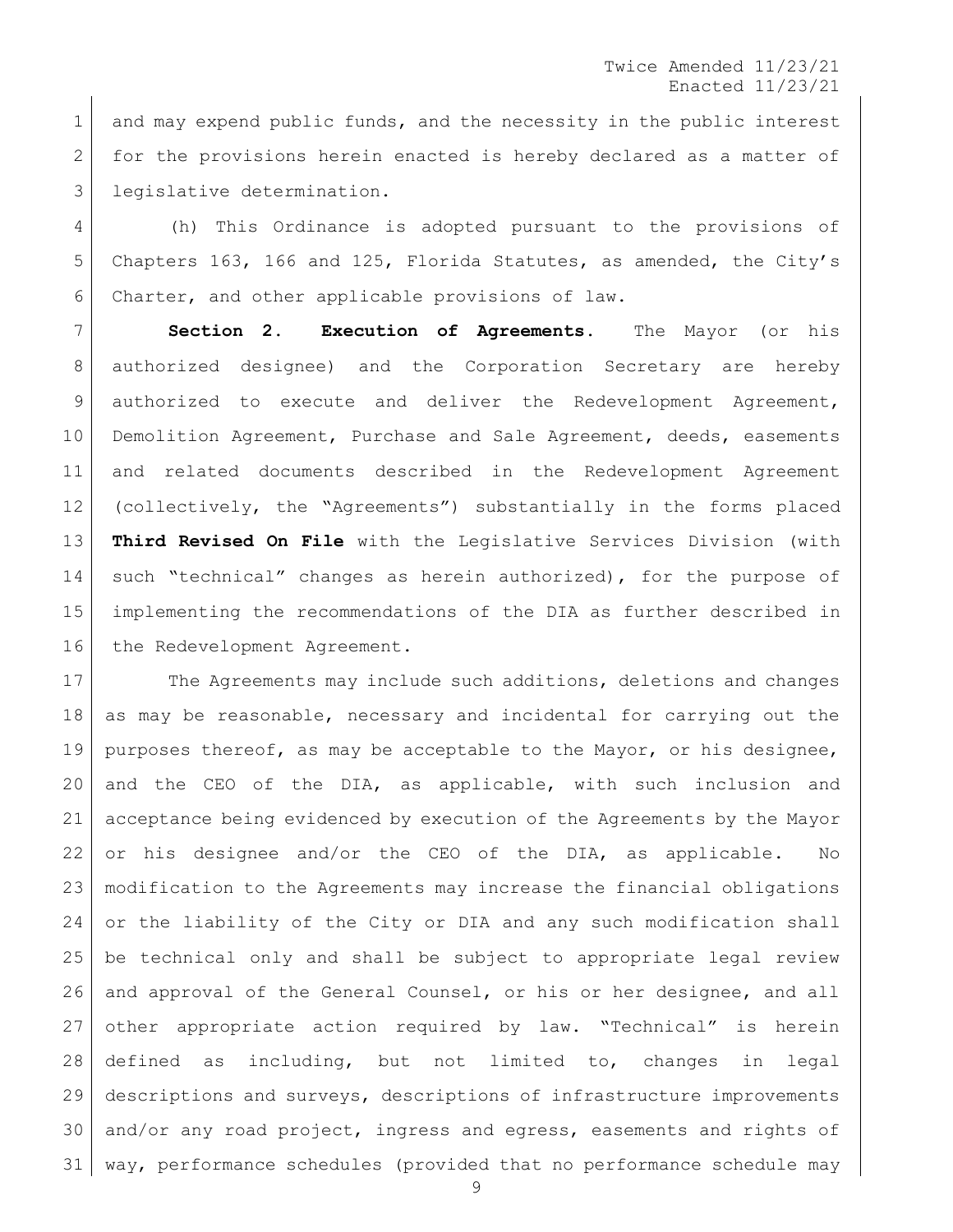1 be extended for more than one year without Council approval), design standards, access and site plan, which have no financial impact.

 **Section 3. Repurchase Right on City Parcel.** The City hereby grants a repurchase right in favor of the Developer for the City Parcel, an approximately 4.95-acre parcel of real property of the easterly portion of the Times Union site (comprised of approximately 3.45 acres upland and 1.5 acres submerged), as further detailed in the Redevelopment Agreement. The repurchase right may be exercised by the Developer if the City does not commence the McCoy's Creek 10 realignment project by a date certain, and expires 30 days after such date if not exercised.

 **Section 4. Authorizing Conveyance of Creek Parcel to Developer.** The City is hereby authorized to convey the Creek Parcel to the Developer at no cost, upon substantial completion of the McCoy's Creek Improvements and subject to the additional terms and conditions as set forth in the Redevelopment Agreement.

 **Section 5. Put Option on Phase II Mixed-Use Component Parcel.** The City hereby grants a put option in favor of the Developer for the purchase by the City of the Phase II Mixed-Use Component Parcel, an approximately 1.58-acre parcel of real property, as further set forth in the Redevelopment Agreement. In the event the City does 22 | not substantially complete the McCoy's Creek Improvements by March 30, 2024, as such date may be extended by a Force Majeure Event (the "Outside Completion Date"), the Developer may elect to require the City to purchase the Phase II Mixed-Use Component Parcel at the rate of \$60 per square foot plus \$60 per square foot of the upland portion of the Creek Parcel to the extent not underlying the View and Access Corridor, and \$2.43 per square foot of the 0.31 submerged portion of the Creek Parcel, by delivering written notice of such intent to City. The put option shall expire 30 days after the Outside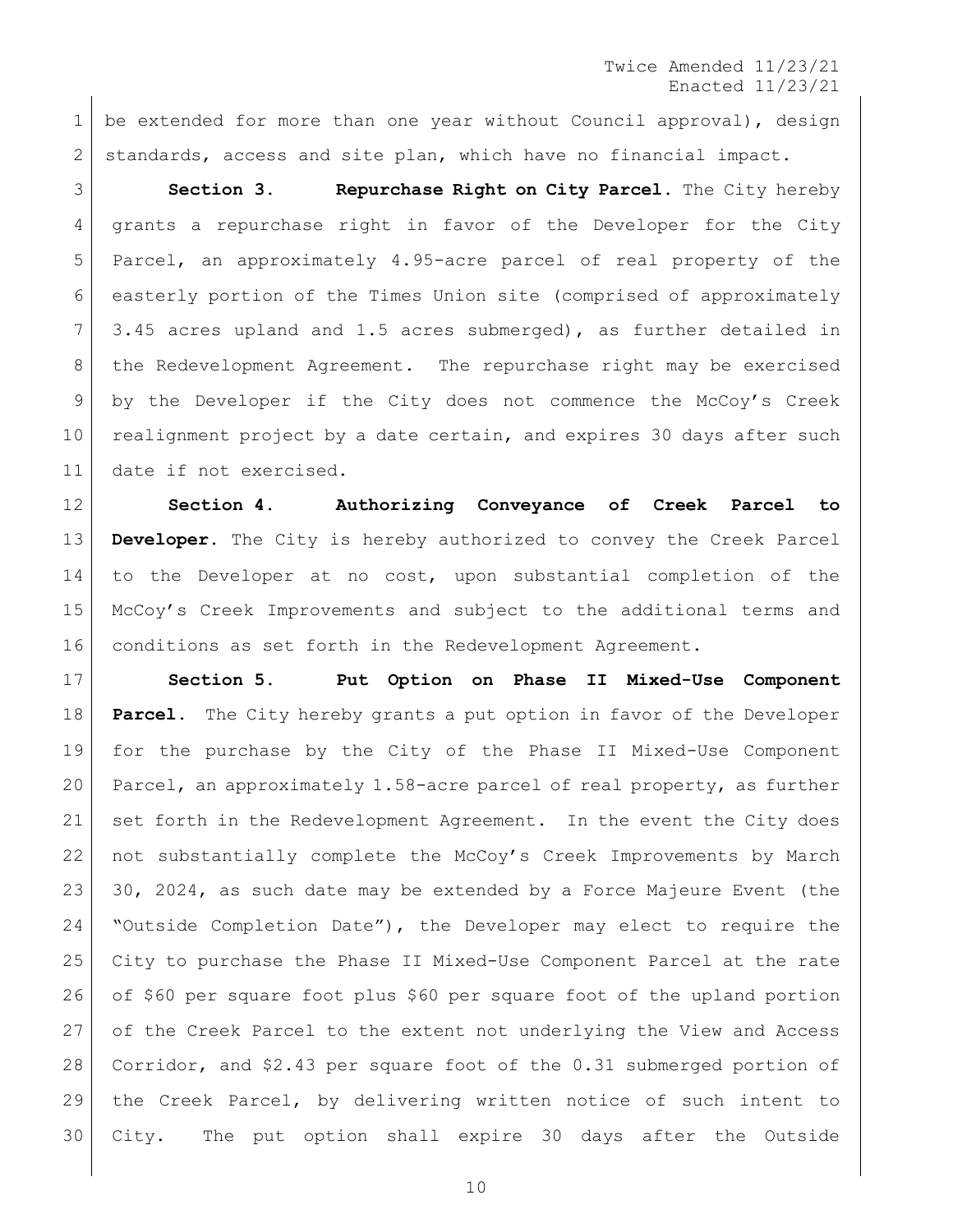Completion Date if not exercised by the Developer. The City's obligation to purchase the Phase II Mixed-Use Component Parcel is 3 subject to a future appropriation of funds therefor.

## **Section 6. Payment of Phase I Retail Component REV Grant.**

 (a) The Phase I Retail Component REV Grant in the amount not to exceed \$2,757,711, the terms of which are more specifically described in the Redevelopment Agreement, shall not be deemed to constitute a debt, liability, or obligation of the City or of the State of Florida or any political subdivision thereof within the meaning of any constitutional or statutory limitation, or a pledge of the faith and credit or taxing power of the City or of the State 12 of Florida or any political subdivision thereof, but shall be payable solely from the funds provided therefor as provided in this Section. The Redevelopment Agreement shall contain a statement to the effect that the City shall not be obligated to pay any installment of its financial assistance to the Developer except from the non-ad valorem revenues or other legally available funds provided for that purpose, that neither the faith and credit nor the taxing power of the City or of the State of Florida or any political subdivision thereof is 20 pledged to the payment of any portion of such financial assistance, and that the Developer, or any person, firm or entity claiming by, 22 through or under the Developer, or any other person whomsoever, shall never have any right, directly or indirectly, to compel the exercise of the ad valorem taxing power of the City or of the State of Florida or any political subdivision thereof for the payment of any portion 26 of such financial assistance.

 (b) The DIA is hereby authorized to and shall disburse the annual installments of the Phase I Retail Component Rev Grant to the Developer as provided in this Section in accordance with this 30 Ordinance and the Redevelopment Agreement.

**Section 7. Payment of Phase I Residential Component Rev**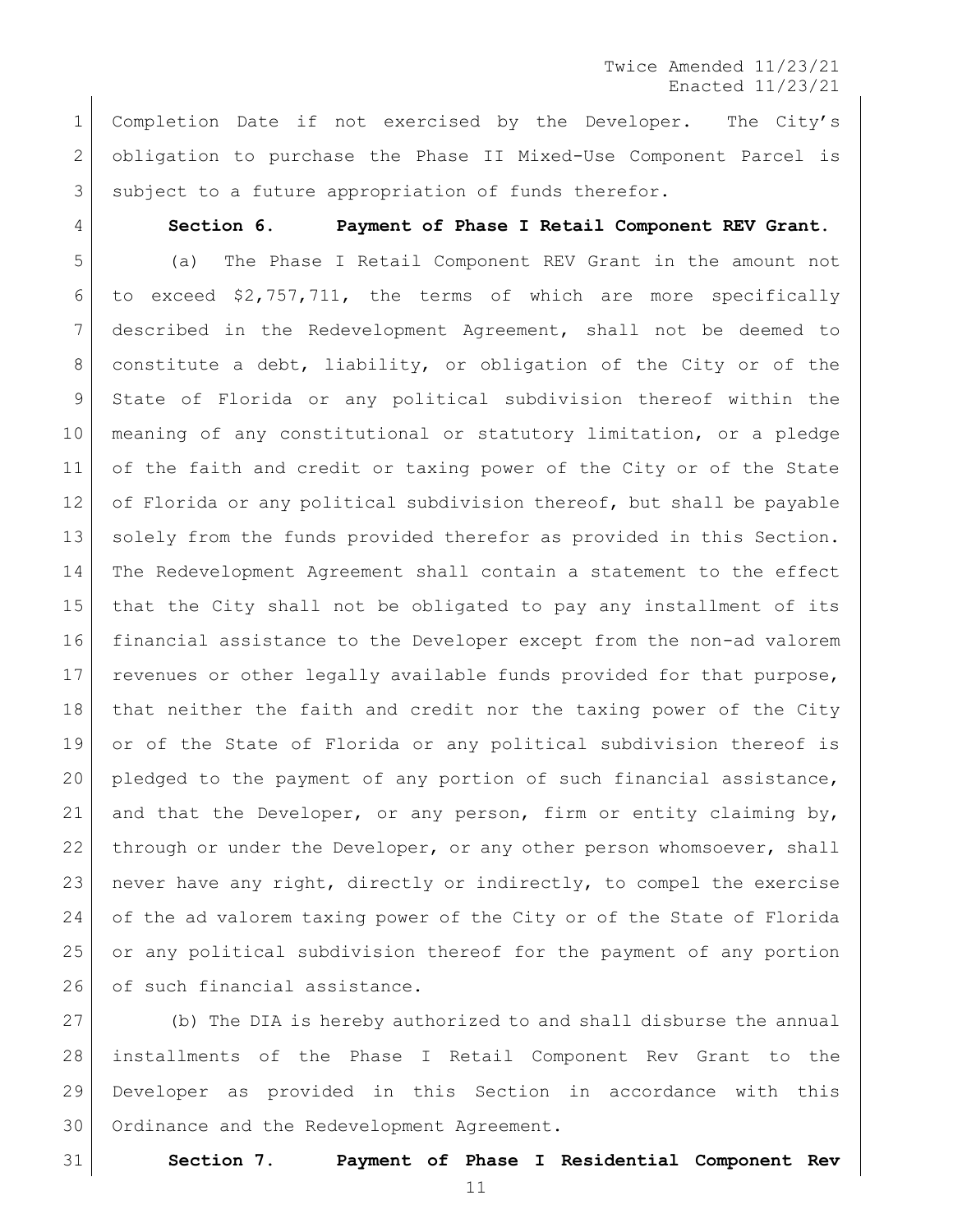**Grant.**

 (a) The Phase I Residential Component Rev Grant in the amount not to exceed \$17,347,914, the terms of which are more specifically 4 described in the Redevelopment Agreement, shall not be deemed to 5 constitute a debt, liability, or obligation of the City or of the State of Florida or any political subdivision thereof within the meaning of any constitutional or statutory limitation, or a pledge 8 of the faith and credit or taxing power of the City or of the State of Florida or any political subdivision thereof, but shall be payable solely from the funds provided therefor as provided in this Section. The Redevelopment Agreement shall contain a statement to the effect that the City shall not be obligated to pay any installment of its financial assistance to the Developer except from the non-ad valorem revenues or other legally available funds provided for that purpose, that neither the faith and credit nor the taxing power of the City or of the State of Florida or any political subdivision thereof is pledged to the payment of any portion of such financial assistance, 18 and that the Developer, or any person, firm or entity claiming by, 19 through or under the Developer, or any other person whomsoever, shall never have any right, directly or indirectly, to compel the exercise of the ad valorem taxing power of the City or of the State of Florida or any political subdivision thereof for the payment of any portion 23 of such financial assistance.

 (b) The DIA is hereby authorized to and shall disburse the annual installments of the Phase I Residential Component Rev Grant to the Developer as provided in this Section in accordance with this 27 Ordinance and the Redevelopment Agreement.

 **Section 8. Payment of Phase II Mixed-Use Component Rev Grant.**

 (a) The Phase II Mixed-Use Component Rev Grant in the amount not to exceed \$8,313,544, the terms of which are more specifically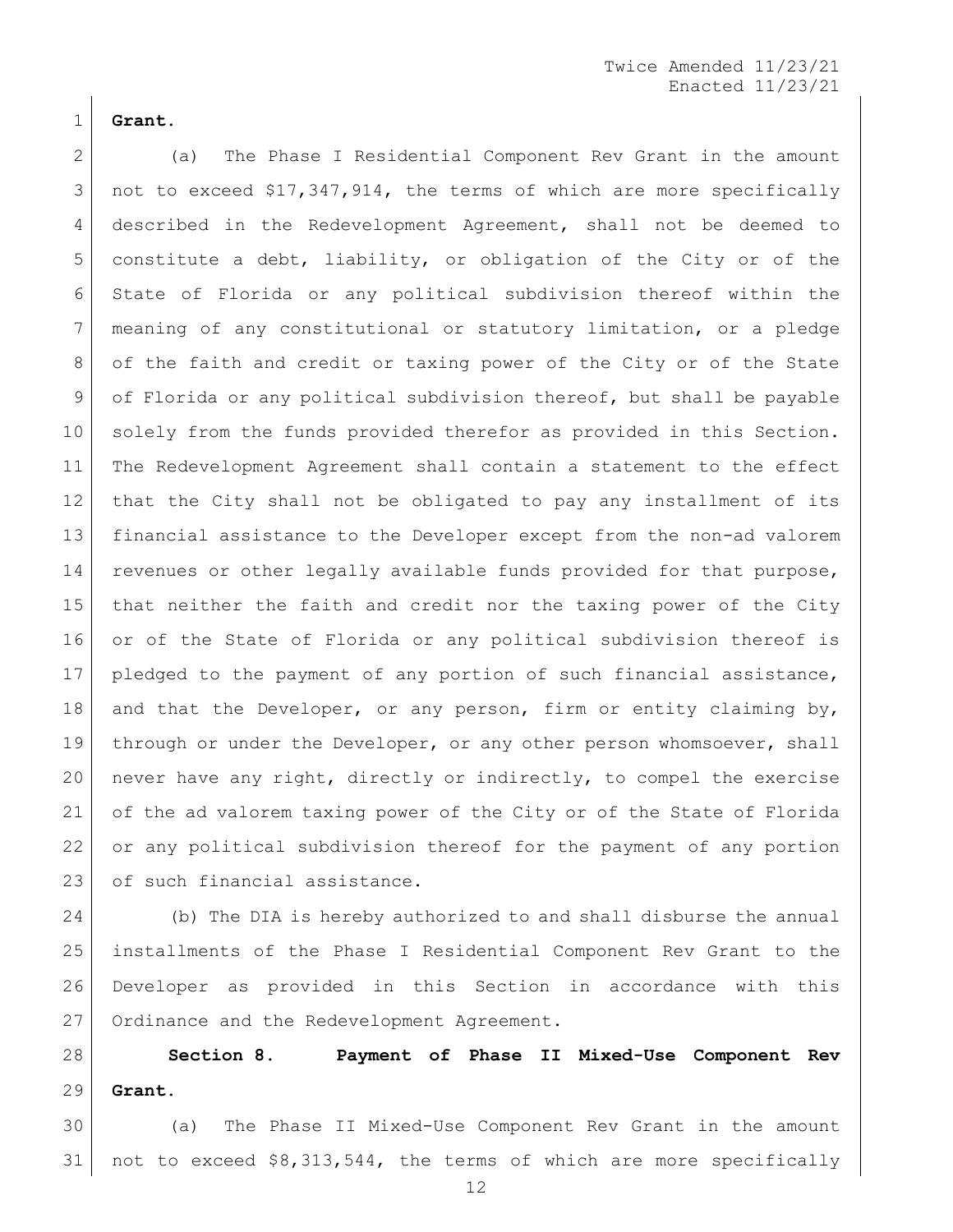described in the Redevelopment Agreement, shall not be deemed to constitute a debt, liability, or obligation of the City or of the State of Florida or any political subdivision thereof within the meaning of any constitutional or statutory limitation, or a pledge of the faith and credit or taxing power of the City or of the State of Florida or any political subdivision thereof, but shall be payable solely from the funds provided therefor as provided in this Section. The Redevelopment Agreement shall contain a statement to the effect that the City shall not be obligated to pay any installment of its financial assistance to the Developer except from the non-ad valorem revenues or other legally available funds provided for that purpose, 12 | that neither the faith and credit nor the taxing power of the City 13 or of the State of Florida or any political subdivision thereof is 14 pledged to the payment of any portion of such financial assistance, 15 and that the Developer, or any person, firm or entity claiming by, 16 through or under the Developer, or any other person whomsoever, shall never have any right, directly or indirectly, to compel the exercise of the ad valorem taxing power of the City or of the State of Florida or any political subdivision thereof for the payment of any portion 20 of such financial assistance.

 (b) The DIA is hereby authorized to and shall disburse the annual installments of the Phase II Mixed-Use Component Rev Grant to the Developer as provided in this Section in accordance with this 24 Ordinance and the Redevelopment Agreement.

 **Section 9. Payment of Restaurant Completion Forgivable Loan.** An up-to \$750,000 Restaurant Completion Forgivable Loan ("Loan") is hereby authorized, and, subject to subsequent appropriation by the City Council for the Project, the DIA is authorized to disburse the Loan to the Developer in accordance with the terms and conditions of the Redevelopment Agreement. The Loan is forgiven at the rate of 10% per year provided the restaurant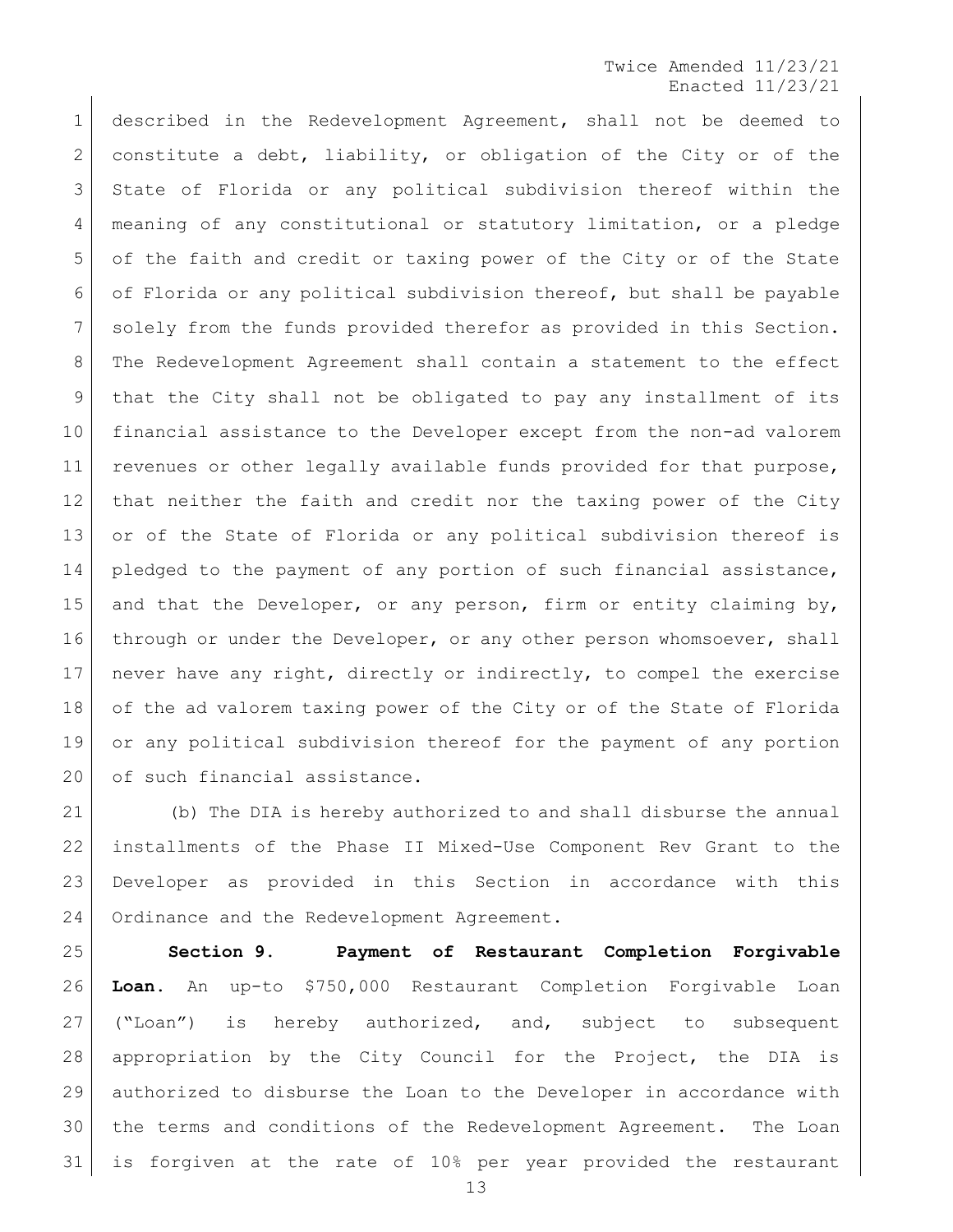remains in operation and pursuant to the additional terms and conditions as set forth in the Redevelopment Agreement.

 **Section 10. Waiving Provisions of Chapter 126 (Procurement Code).** The provisions of Chapter 126, *Ordinance Code*, are hereby waived for the Demolition Project on the City Parcel, if undertaken by the Developer, except that this section shall not waive any portion of Chapter 126, *Ordinance Code*, pertaining to the Jacksonville Small Emerging Business Program.

 **Section 11. Waiving Chapter 656 (Zoning Code), Part 3 (Schedule of District Regulations), Subpart H (Downtown Overlay Zone and Downtown District Use and Form Regulations), Section 656.361.8 (Deviations) A (General Considerations), Section 656.361.8.A.3., Section 656.361.8.A.4.,and 656.361.8.A.5** *Ordinance Code***.** Section 656.361.8.A.3. requiring that economic incentives of any kind may not be granted when a River View and Access Corridor Deviation is granted, Section 656.361.8.A.4., *Ordinance Code,* that provides approval by the DIA of an economic incentives assumes that the project will meet the Form Regulations as written without a Deviation, and Section 656.361.8.A.5 requiring a 2/3 majority approval of the requested Deviation are hereby waived in order to authorize the economic incentives as set forth in the Redevelopment Agreement and allow the deviation requested, by majority approval. The Waiver is justified because the need for the Deviation arises from the existing location of McCoy's Creek and the Acosta Bridge ramp, which creates a defined space within which to develop and limits the location of access corridors under the ramp. Meeting the spacing requirements of the Overlay in this unique situation would severely impact the effective 28 and aesthetic design of the Project.

 **Section 12. Granting Deviation from Section 656.361.6.2.H.2(b) to authorize an increase of the maximum distance between the inside of the River View and Access Corridors from 250'**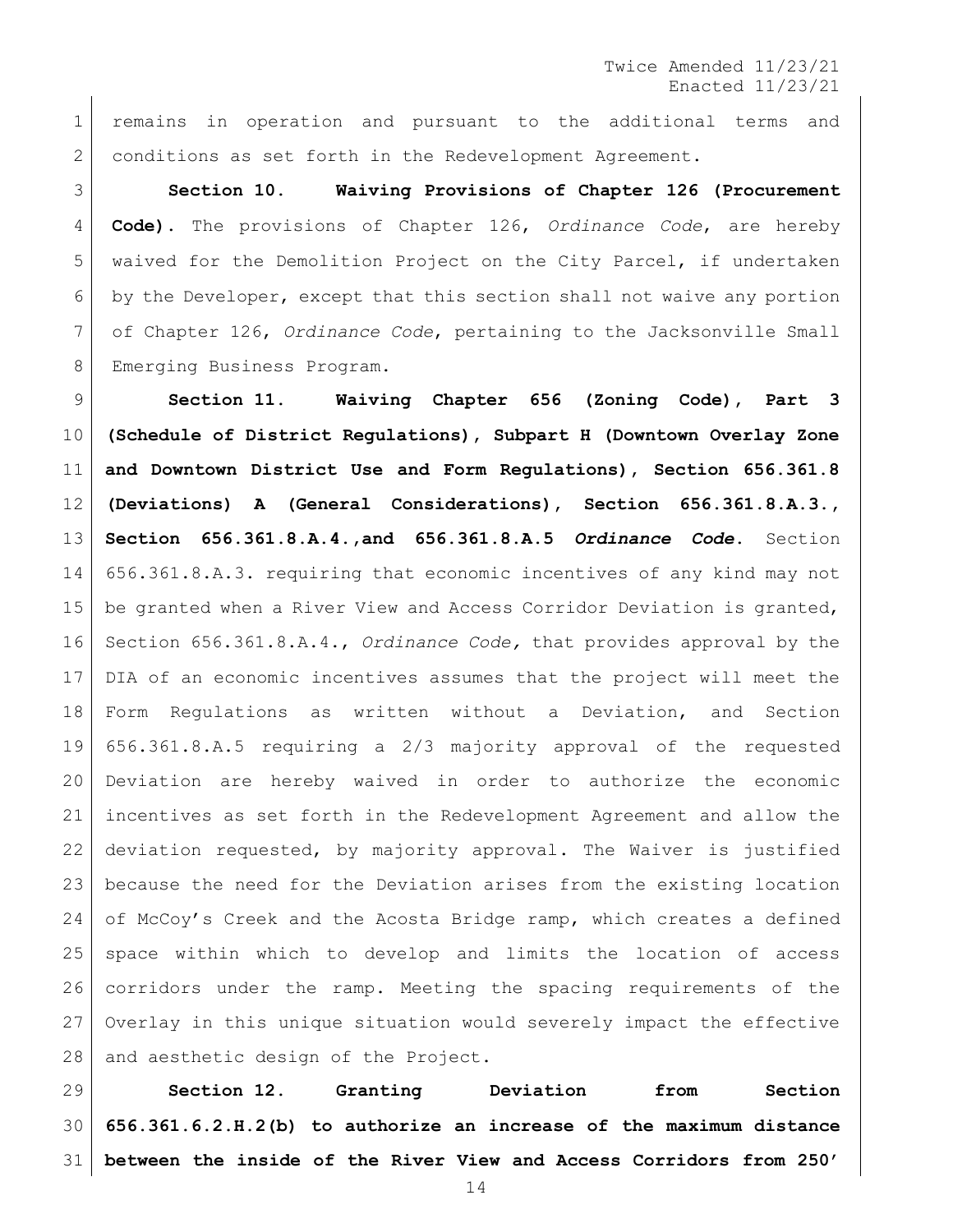**to 352'.** As required by subsection 656.361.8, the Council expressly finds that the requested Deviation meets each of the criteria in Section 656.361.6.2.H.5(b) and the criteria in Section 656.361.8 for 4 such Deviation and hereby grants the Deviation requested.

 **Section 13. Designation of Authorized Official and DIA as Contract Monitor.** The Mayor is designated as the authorized official 7 of the City for the purpose of executing and delivering any contracts 8 and documents and furnishing such information, data and documents for the Agreements and related documents as may be required and otherwise to act as the authorized official of the City in connection with the Agreements, and is further authorized to designate one or more other officials of the City to exercise any of the foregoing authorizations and to furnish or cause to be furnished such information and take or cause to be taken such action as may be necessary to enable the City to implement the Agreements according to their terms. The DIA is hereby required to administer and monitor the Redevelopment Agreement and to handle the City's responsibilities thereunder, including the City's responsibilities under such agreement working with and 19 | supported by all relevant City departments.

 **Section 14. Oversight Department.** The Department of Public Works and the DIA shall oversee the Project described herein.

 **Section 15. Further Authorizations.** The Mayor, or his designee, and the Corporation Secretary, are hereby authorized to execute the Agreements and all other contracts and documents and otherwise take all necessary action in connection therewith and herewith. The Chief Executive Officer of the DIA, as contract administrator, is authorized to negotiate and execute all necessary changes and amendments to the Agreements and other contracts and documents, to effectuate the purposes of this Ordinance, without further Council action, provided such changes and amendments are limited to amendments that are technical in nature (as described in